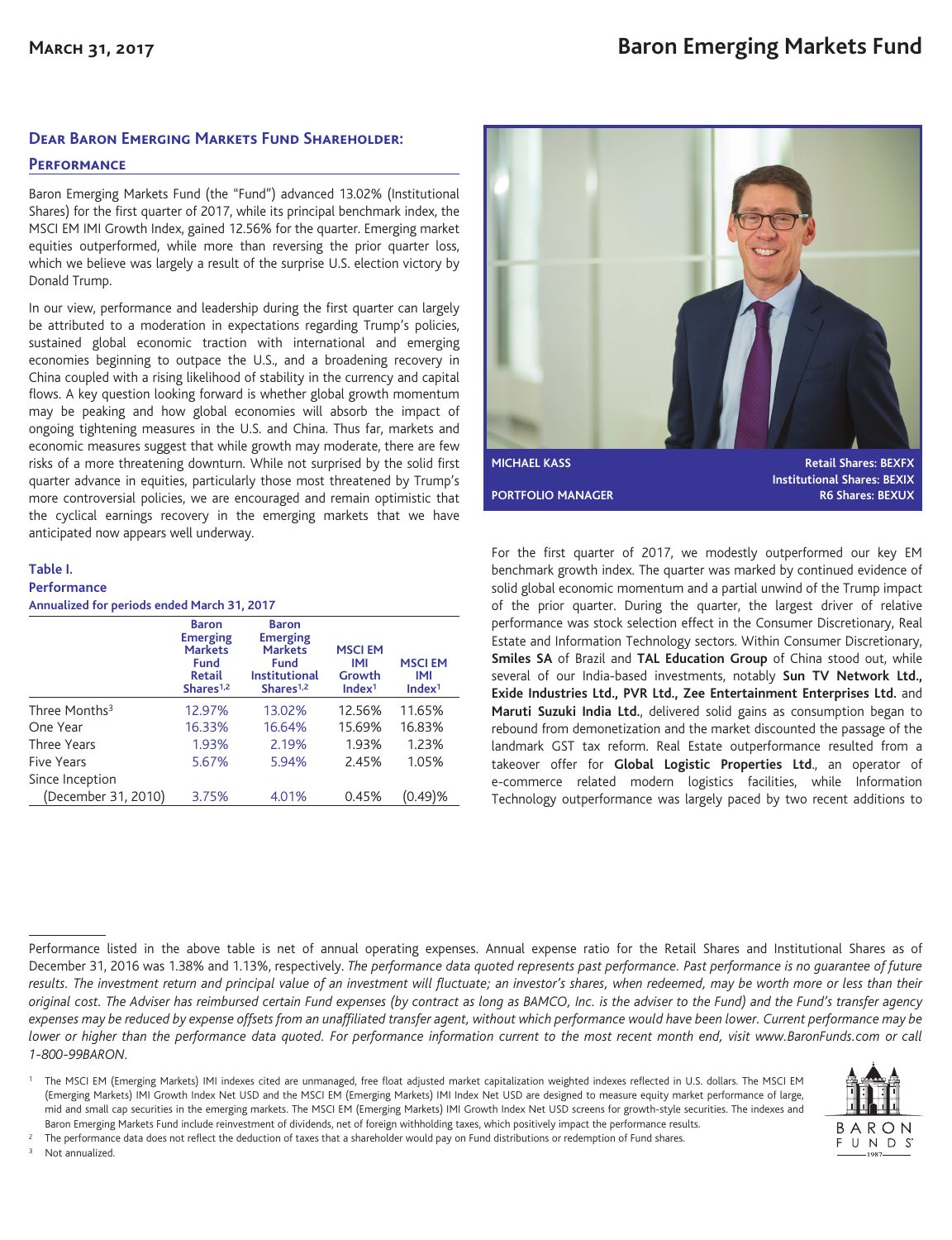# **Baron Emerging Markets Fund**

our portfolio, **Momo Inc.**, which operates the leading social video broadcasting platform in China, and **Catcher Technology Co., Ltd.**, a provider of value-added services for Apple iPhones and other consumer technology products. On the negative side, adverse relative performance resulted principally from our notable cash holding as well as poor stock selection in the Health Care sector, driven by declines in **Divi's Laboratories Ltd.**, which continued to struggle with U.S. FDA inspection issues, and **Ginko International Co., Ltd.**, a Taiwan based manufacturer and marketer of contact lenses principally for the mainland China market. From a country perspective, our South Africa based investments also detracted from relative performance as a result of increased political risk.

### **Table II.**

**Top contributors to performance for the quarter ended March 31, 2017**

|                               | Percent<br>Impact |
|-------------------------------|-------------------|
| Alibaba Group Holding Limited | 0.81%             |
| Smiles SA                     | 0.77              |
| <b>TAL Education Group</b>    | 0.63              |
| Momo Inc.                     | 0.62              |
| Sun TV Network Ltd.           | 0.60              |

Shares of **Alibaba Group Holding Limited**, the largest e-commerce company in China, rose in the first quarter as a result of strong mobile and advertising growth. We expect mobile monetization to continue improving through 2017 while the company invests against new growth areas such as groceries, brand advertising, and cloud computing.

Shares of Brazilian loyalty program **Smiles SA** grew during the first quarter. The company continues to gain market share especially among bank customers, the most important and lucrative source of profitability for the loyalty industry. Additionally, Smiles' pace of growth indicates a positive inflection point in Brazil for both airlines and loyalty programs. We believe Smiles has a solid runway for growth as its shares trade at an inexpensive multiple, in our view.

**TAL Education Group** is a leading Chinese K-12 tutoring company, operating over 470 learning centers in 25 cities. Shares of TAL increased in the first quarter, driven by enrollment growth of about 75%. We see significant opportunity for continued growth as TAL opens new learning centers and expands existing ones, further gaining share in the fragmented Chinese K-12 tutoring market.

**Momo Inc.** is a Chinese mobile-based social network platform. Shares were up in the first quarter, driven by the company's continued improvement in earnings as it transitions to a content-driven platform that focuses on live streaming and user-generated short videos. We believe that Momo has a strong runway for growth as it gradually establishes itself as a unique panentertainment mobile platform in China.

Shares of India's leading media conglomerate **Sun TV Network Ltd.** increased in the first quarter, driven by the favorable resolution of a government-led investigation. We retain conviction in Sun TV due to recent viewership share gains and expect a meaningful increase in subscription revenue and earnings post-digitization. Sun TV is also benefiting from the ongoing digitization of cable systems as mandated by the Government of India.

#### **Table III.**

**Top detractors from performance for the quarter ended March 31, 2017**

|                                  | Percent<br>Impact |
|----------------------------------|-------------------|
| Magnit PJSC                      | $-0.21%$          |
| Tullow Oil plc                   | $-0.21$           |
| Divi's Laboratories Ltd.         | $-0.14$           |
| PT Matahari Department Store Tbk | $-0.13$           |
| Bidvest Group Ltd.               | $-0.12$           |

Shares of Russia's leading convenience store operator, **Magnit PJSC**, declined in the first quarter following a disappointing earnings announcement. We believe an improved macroeconomic outlook in Russia will improve consumer purchasing power. Magnit has an opportunity, in our view, to regain market share lost to open-air markets over the past 24 months, and re-accelerate cosmetics and pharmacy store growth.

**Tullow Oil plc** is an international oil exploration and production company focused mainly on Africa. Shares fell in the first quarter due to 2017 production guidance that missed analyst expectations coupled with investor concerns over the impact of falling oil prices on the company's balance sheet. The company announced a rights issue to alleviate debt pressure. We retain conviction based on Tullow's operational improvements, production ramp-up in Ghana, exploration upside in South America, and potential monetization of East Africa assets.

Shares of **Divi's Laboratories Ltd.**, a leading Indian manufacturer of complex active pharmaceutical ingredients, declined in the first quarter. The stock fell after the company was issued an Import Alert by the FDA, owing to unfavorable observations noted during a surprise facility inspection. The company is committed to addressing all outstanding FDA observations with an estimated resolution timeframe of 18-24 months. We retain conviction in Divi's due to its industry-leading profitability and long-term relationships with major pharma clients.

Shares of **PT Matahari Department Store Tbk** declined in the first quarter following a disappointing earnings announcement. Matahari operates middle income department stores in Indonesia. We exited our position because of a growing discounting environment and concerns over e-commerce competition.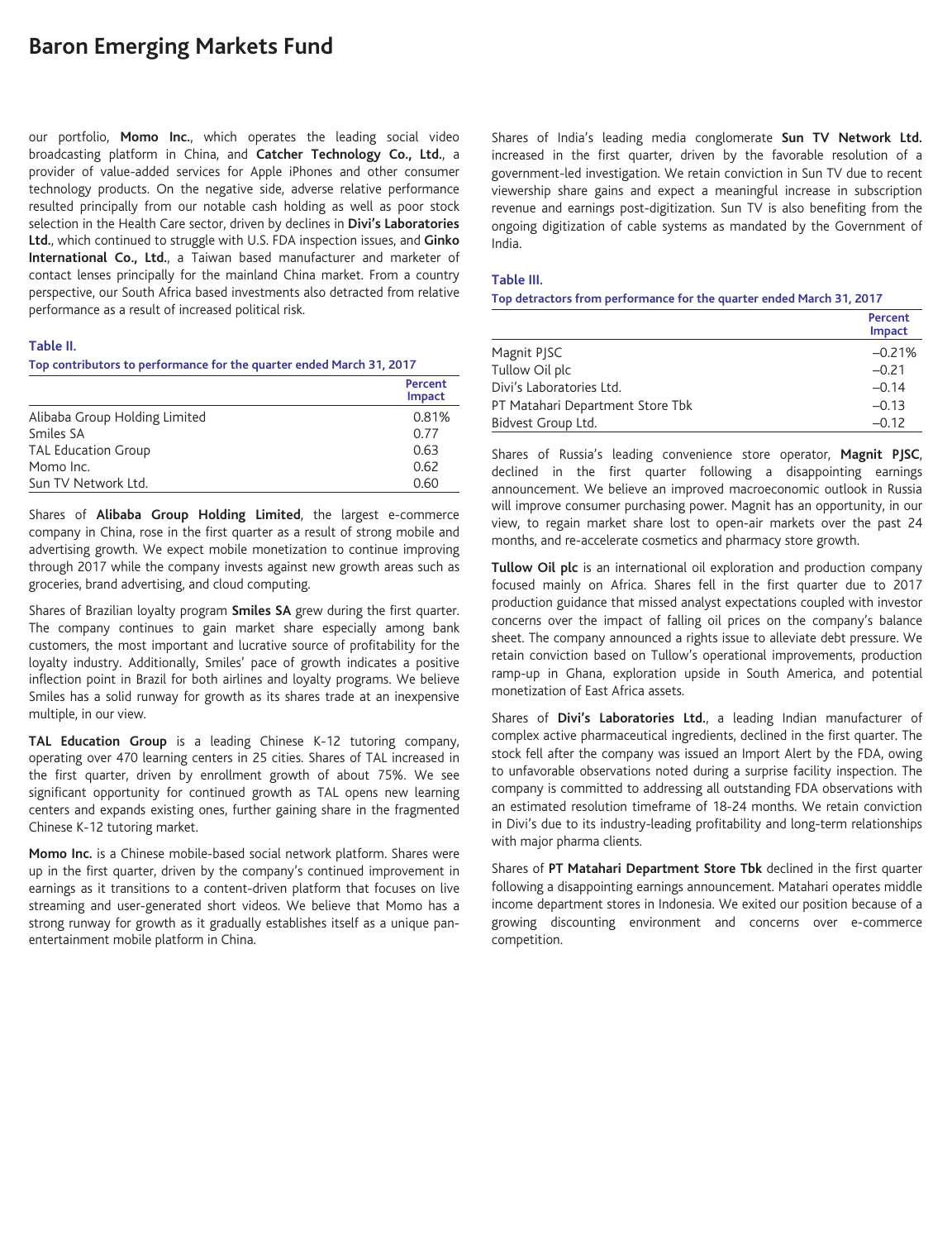**Bidvest Group Ltd.** is a leading South African conglomerate with business operations in financial services, automotive dealerships, electrical equipment, and freight services. Shares were down in the first quarter, driven by weak earnings growth related to a tough macro environment in South Africa. Increased political instability in the country also weighed on the stock. We retain conviction due to Bidvest's stellar long-term record of creating shareholder value by investing in asset-light businesses with high returns on invested capital.

# **Portfolio Structure**

#### **Table IV.**

#### **Top 10 holdings as of March 31, 2017**

|                                                 | Percent of<br><b>Net Assets</b> |
|-------------------------------------------------|---------------------------------|
| Alibaba Group Holding Limited                   | 3.5%                            |
| Tencent Holdings, Ltd.                          | 7.7                             |
| Samsung Electronics Co., Ltd.                   | 2.4                             |
| Taiwan Semiconductor Manufacturing Company Ltd. | 2.1                             |
| Smiles SA                                       | 1.8                             |
| Copa Holdings, S.A.                             | 1.7                             |
| YPF S.A.                                        | 1.7                             |
| <b>TAL Education Group</b>                      | 1.6                             |
| Momo Inc.                                       | 1.6                             |
| Sberbank of Russia PISC                         | 1.5                             |
|                                                 |                                 |

### **Exposure By Country**

#### **Table V.**

**Percentage of securities by country as of March 31, 2017**

|                      | <b>Percent of</b><br><b>Net Assets</b> |
|----------------------|----------------------------------------|
| China                | 26.1%                                  |
| India                | 15.5                                   |
| Taiwan               | 8.7                                    |
| Korea                | 7.6                                    |
| <b>Brazil</b>        | 5.1                                    |
| Mexico               | 5.1                                    |
| South Africa         | 4.4                                    |
| Russia               | 3.0                                    |
| Indonesia            | 2.5                                    |
| Philippines          | 2.3                                    |
| Chile                | 1.9                                    |
| Panama               | 1.7                                    |
| Hong Kong            | 1.7                                    |
| Argentina            | 1.7                                    |
| Singapore            | 1.4                                    |
| Malaysia             | 0.7                                    |
| Thailand             | 0.7                                    |
| United Kingdom       | 0.6                                    |
| <b>United States</b> | 0.3                                    |
| Nigeria              | 0.3                                    |

*Exposure by Market Cap:* The Fund may invest in companies of any market capitalization, and we have generally been broadly diversified across large-, mid- and small-cap companies, as we believe developing world companies of all sizes often exhibit attractive growth potential. At the end of the first quarter of 2017, the Fund's median market cap was \$8.0 billion, and we were invested approximately 75.7% in large- and giant- cap companies, 14.1% in mid-cap companies and 1.5% in small- and micro-cap companies as defined by Morningstar, with the remainder in cash.

## **Recent Activity**

During the quarter, we took advantage of prior weakness in emerging market equities to initiate several new positions, many of which we have been researching for some time. Our most significant addition was **Housing Development Finance Corporation Limited**, the market leading housing and mortgage lender in India by a wide margin. We have long admired the company's unassailable competitive advantages and further believe that the country is likely on the cusp of a consumer housing upturn. In addition, we believe the spin-off and combination of HDFC's life insurance unit with Max Financial, as well as investor focus on the asset management business post demonetization, will act as catalysts to unlock the value of the company's non-housing finance assets. In China, we made our first mainland A-Share investment via the Hong Kong stock connect program. **Hangzhou Hikvision Digital Technology Co., Ltd.** is a global leader in security and vision systems, though we believe they are aggressively positioning the company to participate in the industrial automation and allied machine vision arena, which could be a game changing opportunity, particularly in the nascent home market. Hikvision is an excellent example of China's shifting emphasis towards home grown leaders in longer-term, value added industries, largely at the expense of established multinational leaders. We also initiated a position in **Momo Inc.**, China's leading social video broadcasting player, which we see potentially evolving into a broad media & entertainment platform with exciting monetization potential. The company is already highly profitable today due to its highly efficient and low cost of subscriber acquisition, partially a reflection of strong popularity and leadership in a rapidly growing field. In addition to the above, we also made initial investments in **Tata Communications Limited**, a global communications services provider with unique advantages in international internet hosting and connectivity, **MyEG Services Berhad**, a secure financial and payment services provider in Malaysia, **Catcher Technology Co., Ltd**., a Taiwanbased provider of value-added services to the consumer electronics industry, **Sino Biopharmaceutical Ltd.**, a leading research-driven novel and generic drug developer and marketer in China, and **Bitauto Holdings Ltd.**, a leading online automotive finance and marketing services player which we have been following since the company's IPO several years ago.

During the quarter, we also sold a number of positions, principally as a result of concerns over adverse changes in the longer-term fundamental outlook, with the exception of **Cetip S.A. - Mercados Organizados**, which we exited as a consequence of the closing of the principal cash acquisition of the company by BM&FBOVESPA, which we also own. Notable sales during the quarter for longer-term fundamental reasons include **PT Matahari Department Store Tbk** of Indonesia, gaming operator **Wynn Macau Ltd.**, South Africa-based **Aspen Pharmacare Holdings Ltd.**, and **Bharat Financial Inclusion Limited** of India.

# **Outlook**

In our 2016 year-end letter we suggested that while, in our view, the broad market repricing which occurred post the U.S. election was directionally appropriate, the order of magnitude appeared to us exaggerated given the known and unknowns related to President Trump and his policies. For this reason, we generally made few modifications to our investment positioning in the difficult period immediately following the election. While global equities advanced in general, the first quarter of 2017 delivered the mean reversion in performance we had suspected, with a return to outperformance by growth over value and emerging market leadership alongside a solid advance.